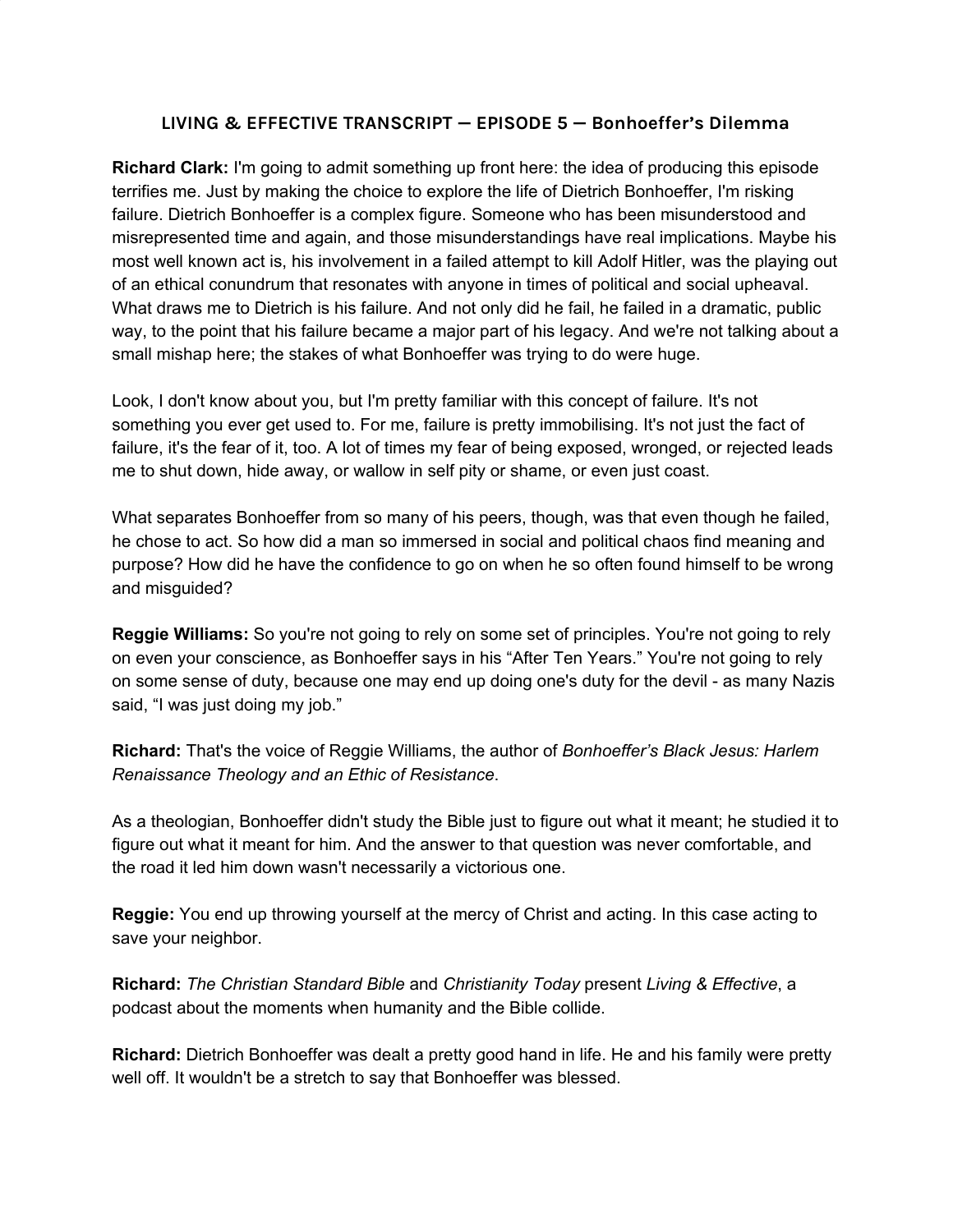**Reggie:** His family was wealthy. He was born in Breslau, Germany, what is now Wrocław, Poland, in 1906. Eventually, they moved to Berlin and his father was the head of a psychiatric hospital which was connected to the University of Berlin. And [he was] probably the leading psychiatrist in the country, which made for Bonhoeffer's privileged upbringing.

**Richard:** Dietrich was raised in a family that gave him options; not just economic, educational, and vocational options, but religious options.

**Reggie:** His mother didn't work as she was Christian. Bonhoeffer's family was not. Dad wasn't Christian. They didn't go to church. Mom did Bible study with the kids at home.

**Richard:** Bonhoeffer could have been anything he wanted to be; but, almost from the beginning, he was drawn to a profession centered around studying and understanding the Bible, to the shock of everyone around them.

**Reggie:** Bonhoeffer was the only one of his siblings to do any kind of theological training or be interested in religion. That wasn't the case for the entire, for the rest of the family.

**Richard:** What was his family's feeling about him pursuing that?

**Reggie:** I mean the statement, "I'm going to be a theologian," in that context and in that time, may have been [similar], [or] sounded something like, "I'm going to be a rocket scientist." Not only is it precocious or braggadocious, it was also unusual. And he [was only] 13 years old, for a kid to say that, to make that declaration and to do it as a career at 13 years old: he's a fairly unique person.

**Reggie:** So it says more, maybe, about his ambition than his righteousness.

**Reggie:** That's right. He might not call it ambition, he may have called it pride or ego; strongly self assured.

**Richard:** I want to make sure we don't miss this. Bonhoeffer seemed to understand that some of our deepest flaws can also be our greatest superpowers, and vice versa. It's pretty ironic that even in his self assuredness, he questions himself. You can imagine Bonhoeffer struggling to fit in with his family, and then slowly realizing that he was different from them, that they didn't exactly respect his life goals in the same way that he did. And that ambivalent response to his ambitions, that would have impacted him, too. I can relate to this feeling of being alone in a crowd, having interests and personality quirks that others don't really relate to. Sometimes the feelings that I have as a result of those experiences are constantly swinging between pride and self doubt; a feeling of elitism and a feeling of loneliness. I would suspect that Bonhoeffer might have felt the same way. And even in the middle of all of those feelings, Dietrich was still attentive to the changes going on around him.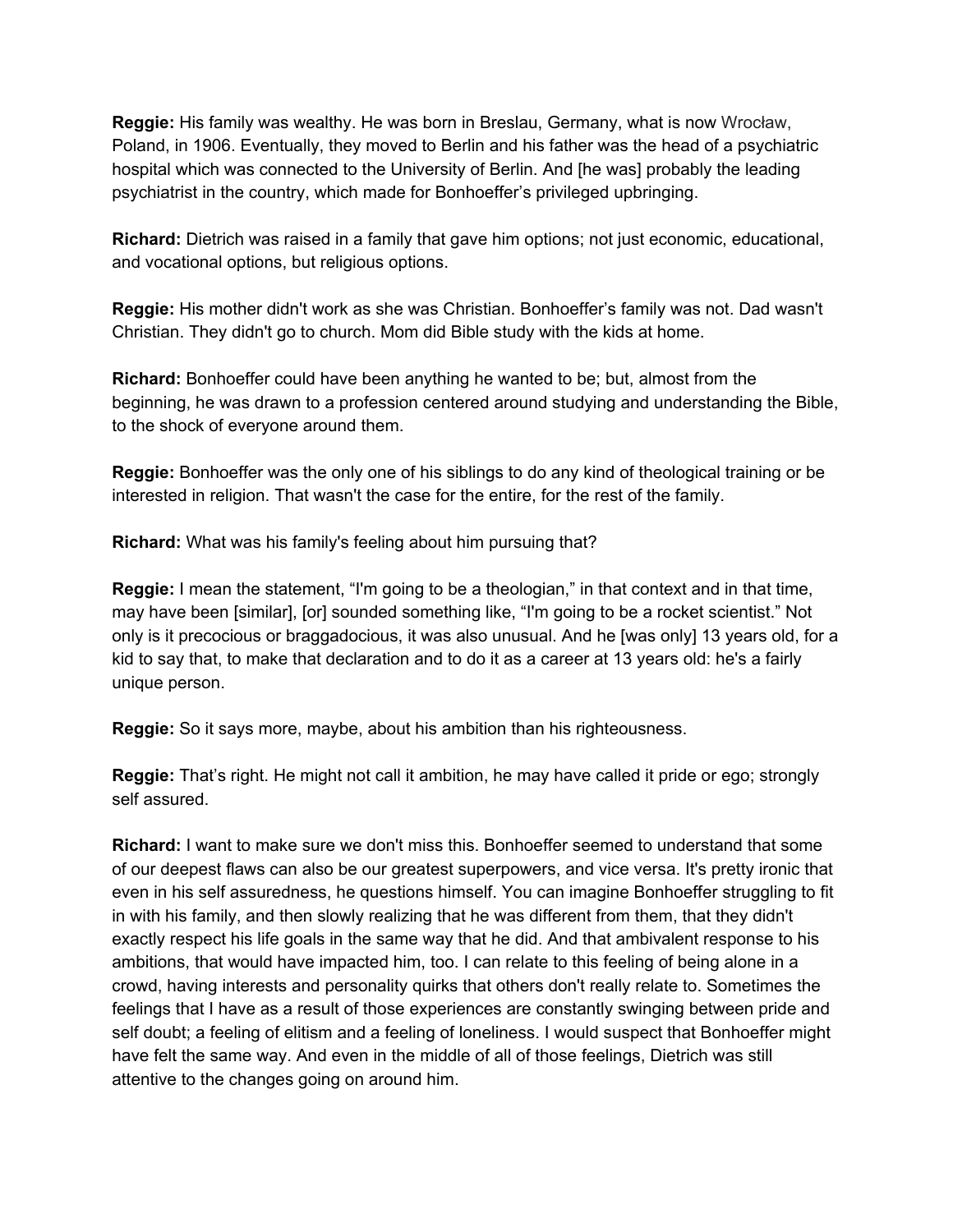What was Bonhoeffer's attitude about his country. How did he view Germany?

**Reggie:** He and his family were patriots. They're an upper crust group. The Nazis gained a lot of traction in a populist move. They had a wide acceptance amongst most Germans, which is how they got to be a juggernaut of power. That said, Bonhoeffer's community of people, the wealthy educated class, were not so easily swayed. No one in his family supported Hitler. Probably safe to say that not many of his neighbors [did]. It's another thing to say, though: did they show resistance? Active resistance?

**Richard:** That question, "Did they show active resistance?" would haunt Dietrich most of his life. He spent these younger years observing more than anything, and he internalized both the successes and the mistakes that surrounded him. Bonhoeffer became restless. Bonhoeffer got to work.

**Reggie:** 1930 writes his habilitation trip. He's 24 years old when he completes it in 1930. He qualifies for a teaching position at the University of Berlin. He also wants to be ordained in the Lutheran Church. He's appointed as a private docent, as a professor, as lecturer at the University of Berlin, but he's too young to be ordained at 24 with PhD and a teaching position at the university right now. The man in charge of his ordination process argues that he should see the world a little bit. He's young, he's ready. He should see the word little bit, learn English. He settled on the United States, and in particular Bonhoeffer settled on, and he was not excited about going, but he eventually settles on New York.

**Richard:** We think now of Bonhoeffer as a spy, a theologian who went rogue and committed themselves to a high stakes government coup that if successful would end Hitler's reign and the Nazi's hold over Germany. That part of his life appeals to me, because it gives me the feeling that we can make a direct impact on whatever political or moral crisis is happening in our world. I feel like on a daily basis I read the news and I feel the weight of mass shootings, abortion, sexual assault, and racial animosity. Those things feel so concrete, so tied to who and where I am, but I still feel powerless to do anything about them. Dietrich probably felt these tensions, too. I'm sure he felt the pull to go back to Germany and make himself more concretely useful, but he stayed focused on what he felt God called him to do.

**Reggie:** Rather than, say, your Harvard or your Princeton or your Yale, or any of these other major schools - it's not the school, because he doesn't feel like he has anything to learn in the United States about theology. New York, however, offers a much bigger environment to learn than the seminary. He goes to New York, to Union Seminary, and does not seek to be under the tutelage of Union Seminary or Union Seminary professors alone, but goes out on his own collecting information from Harlem as well, while he's doing his learning in New York.

**Richard:** He's thinking outside of the system a little bit.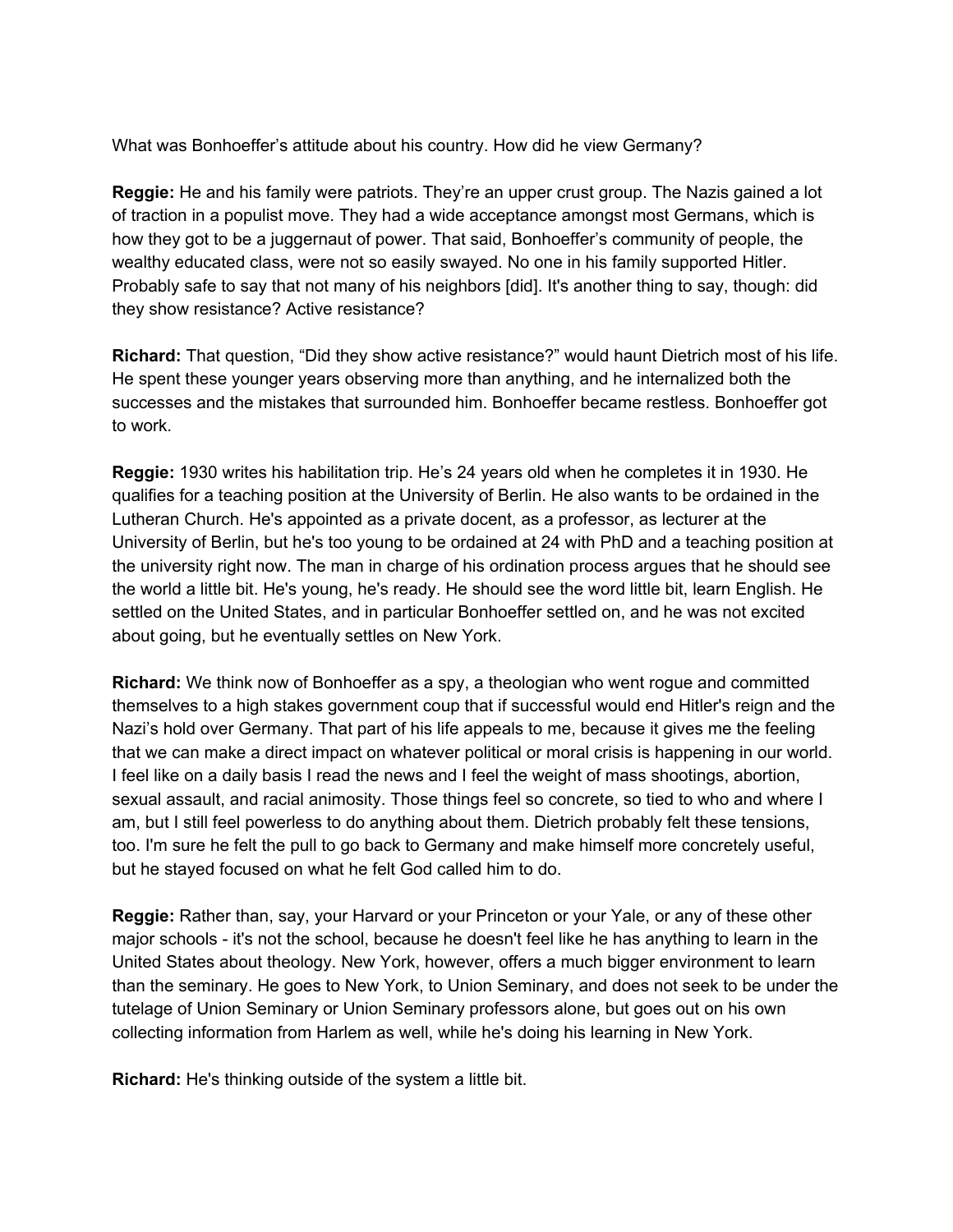**Reggie:** [He's] creating his own knowledge, a body of knowledge.

**Richard:** He made a good opportunity into a better opportunity. Dietrich wanted to learn the Bible outside of the academic space and from contexts and cultures he hadn't [been able to] before.

**Reggie:** He goes into Harlem and starts attending black churches, and particularly Abyssinian Baptist, and there he discovers theology that is developed under completely different circumstances than his own. There he starts learning about theology as a people who have come through oppression to embrace Christ and the Cross, [to] see the world and Christian faithfulness. It's different, [one] might say, that the connection with Christ is not in, "Risen with all power," but in the Cross. The Cross is central, with the recognition that if God was with Jesus on the Cross, then God is with us in suffering at the hands of oppressive people.

**Richard:** This context was a far cry from his own German context, where faith tended to be tied to opportunity and success. Still, Bonhoeffer was able to see their shared humanity.

**Reggie:** Something that one of his close American friends Paul Lehmann said, was that he genuinely listened. [He] had this gift of trying hard to see the world from somebody else's perspective when he was in in contact with them. We might say that he had an unusual amount of empathy. The German sense of shame, experience of suffering and so forth, that was just Germany post World War One, might have caused him to be sympathetic not to conflate them with black experience. They wanted to be seen, and this is one of the things that Hitler was restoring to them: whiteness. The Aryan was that argument. In New York, Bonhoeffer encounters blackness from within a black church from a people whose blackness was not derogatory; not the blackness that white supremacy created. Blackness was celebrated alongside their faith, and God loved them. God loves us. Christ knows our experience.

So, while it was the case that a lot of Germans would go to Harlem, and a lot of white people would come to Harlem as well, for various reasons, Bonhoeffer did state before he left Germany that he wanted to see theology as it is developed in circumstances completely different than his own. He heads into New York and he is listening. He says about a course he took with Reinhold Niebuhr, [that] Niebuhr required reading from artists [and] intellectuals of the Harlem Renaissance in a course that Bonhoeffer took. He required this. He says that those readings were really helpful. He learned much from his own experiences in Harlem when he was in the classroom reading about the Renaissance from these intellectuals that he was reading with Niebuhr. But even more than that, the ability to be present with people who are different than him.

**Richard:** Dietrich observe those who were different than him. But more than that, he observed their interaction with the Bible. He watched the black church in action, the ways they esteem Jesus' work on the Cross and the ways their faith was bolstered by it. He saw all of this and it haunted him.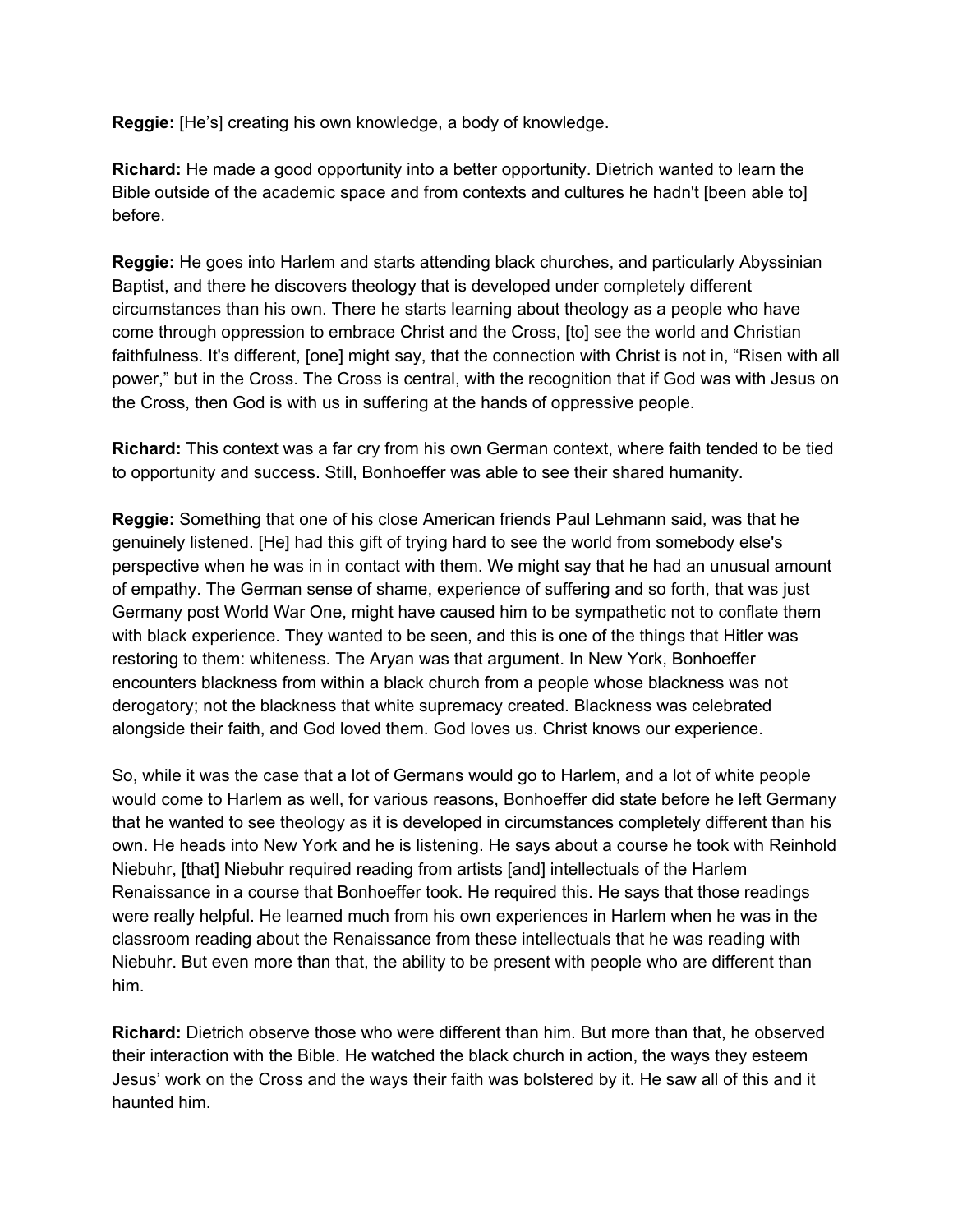Bonhoeffer tends to be haunted by things. He let things weigh on him. I don't know about you, but I struggle to rid myself of the weightier parts of life. Sometimes I see myself in them, I see my own part in the brokenness of the world, and that weightiness turns to shame. The catch, of course, is that I can get to easily bogged down in that shame. And then I'm stuck. I'm not really accomplishing anything. When I look at Bonhoeffer, I marvel at his ability to feel the true weight of the world's brokenness, to articulate it in writing, and even to see himself as part of the reason it exists. He internalized each one of those things. But even more amazingly, almost miraculously, he internalized the forgiveness of Jesus, too. He saw his all of his checkered past as a reason to move forward with even more confidence. He was open to being sanctified. Unlike a lot of us, Bonhoeffer seemed to welcome that sanctification, even if it meant it would be a long and inconsistent process.

**Reggie:** It would be silly to think that a school year in New York totally undoes him. It impacted him and haunted him. It caused some developments for him. He didn't come from New York having figured out what it meant for him to be a white European man. That haunted him for the rest of his life. He was a self against himself. I would say that it haunted him to the point where he's able to see things. I'm hearing [Bonhoeffer say instead of], "I see dead people," I'm hearing him say, "I see white people." He's able to see some things that he didn't see.

**Richard:** So he leaves New York and he goes back to Germany. What is the thing that's most striking to him in that moment?

**Reggie:** That racism is a Christian problem. That racism is something that Christians must confront. Racism distorts our ability to be disciples of Christ. It's in daily contact with others that we encounter Christ. Race becomes one of those barriers to our ability to be there for our neighbor. White supremacy, racism: these are obstacles that prohibit Christian discipleship.

**Richard:** For Dietrich, sanctification meant coming to terms with his own misguided ideas, and slowly but surely acknowledging his own moral failures.

**Reggie:** Prior to New York, he's making some problematic statements in a lecture in Barcelona, Spain, as he's an assistant pastor to a church of expatriate Germans in Barcelona, Spain, before going to New York. He makes some crazy statements in a couple of lectures there. One in particular, *Basic Questions of a Christian Ethic*, where he's advocating war. Ethnic pride and, you know, loyalty to my folk.

**Richard:** What Bonhoeffer is talking about here is not simply like an Irish parade or pride in one's ancestry. It goes beyond that to the idea that your ethnicity is better than everyone else's; the idea that what sets you apart is not just the culture you grew up in, but the color of your skin or the genes that you come from.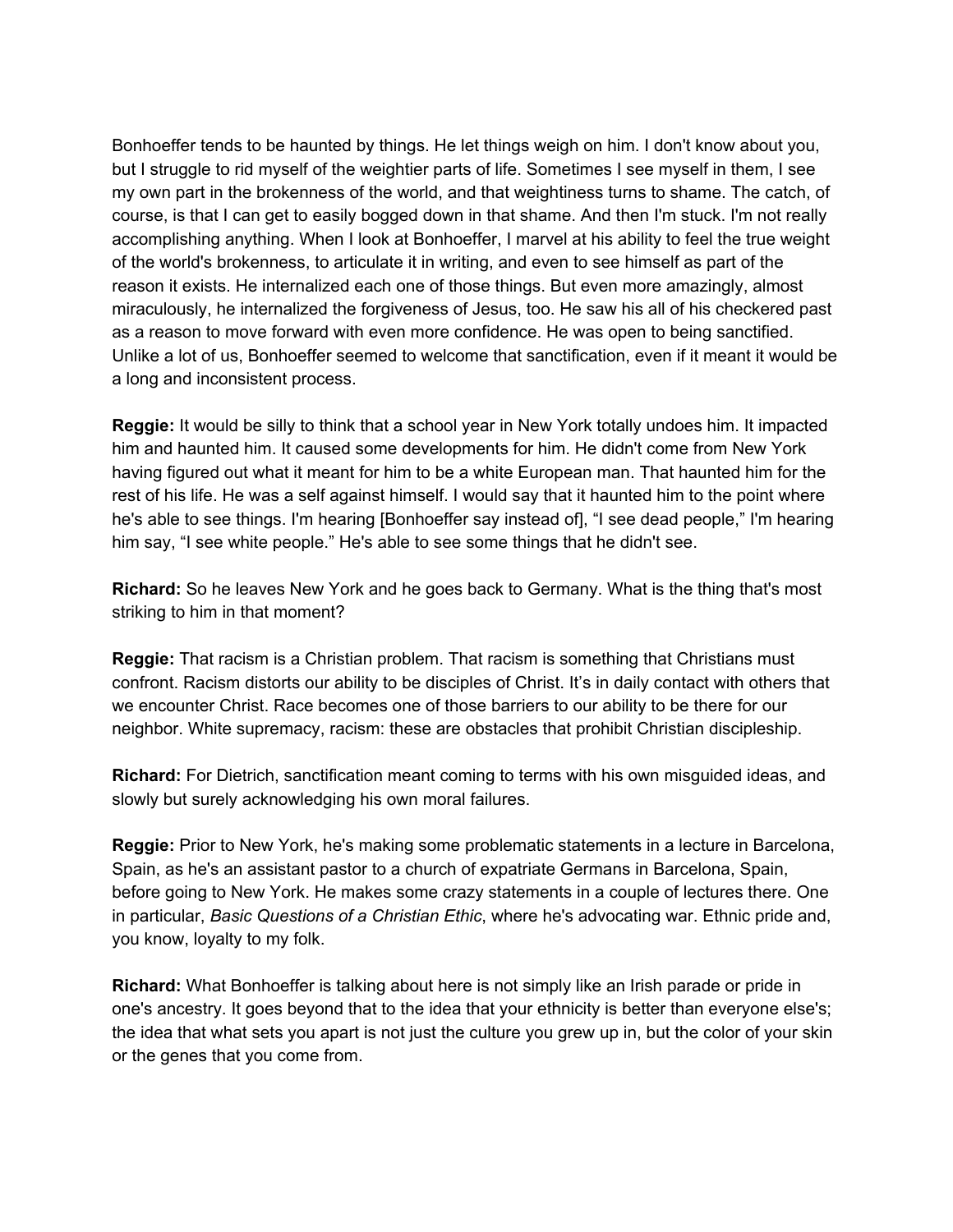**Reggie:** In that catechism the year he comes back from New York, he calls ethnic pride a sin against the Holy Spirit. "God has from one blood made all nations that dwell upon the face of the earth," and he says that Christians should pray for nothing more than peace. No talk about war. He also says [that] even though the Christian may want to stay out of public engagement, may not feel comfortable with public engagement, there may come a time when the Christian must engage politics for the sake of loving your neighbor.

**Richard:** It is true that Bonhoeffer is coming to terms with the failures of himself and his people, but he's also starting to lean heavily into the next logical question. What do we do now? Well, that question would eventually be forced on Bonhoeffer as the government became more treacherous.

**Reggie:** It is overstepping its boundaries, now into the area of the church. It is an unfit government. It is creating too little law. Removing protections that it should have in place for its own citizens. What is a Christian to do in this case?

**Richard:** He understood just how tempting passivity can be, so in the church in the Jewish question, he spelled out a plan: three suggestions for how the church should respond to the Nazi threat.

**Reggie:** One: make known the government's injustice. Speak out.

**Richard:** Do you have knowledge of injustice? This is your responsibility: speak against evil doers; speak clarifying words to the church; pray against the injustice.

**Reggie:** Two: the Church should bind up the wounds of the victims, even if they don't belong to the Christian Church.

**Richard:** Do you have access to those who are hurt by injustice? This is your responsibility: take in the hurting; speak words of comfort with the afflicted; show solidarity with the suffering.

**Reggie:** Third one was the Church should not just continue to bind up those wounds, but the Church should throw itself into the spokes of the wheel. By this he means direct political engagement of an unfit government. Cease the wheel.

**Richard:** There's an element of sacrifice there.

I love this imagery in particular. Do you have access to that unstoppable moving force? Dietrich presents us with an image of a selfless, almost foolish, act being committed by a corporate body with no interest in its own survival. Think about that. It makes sense. The Church of Jesus Christ is the only institution that I know of that's guaranteed to exist forever, no matter what. There is no risk that the church will die out. We have all the leverage. Jesus said in Matthew 16:18, "On this rock I will build My Church, and the Gates of Hades will not overpower it."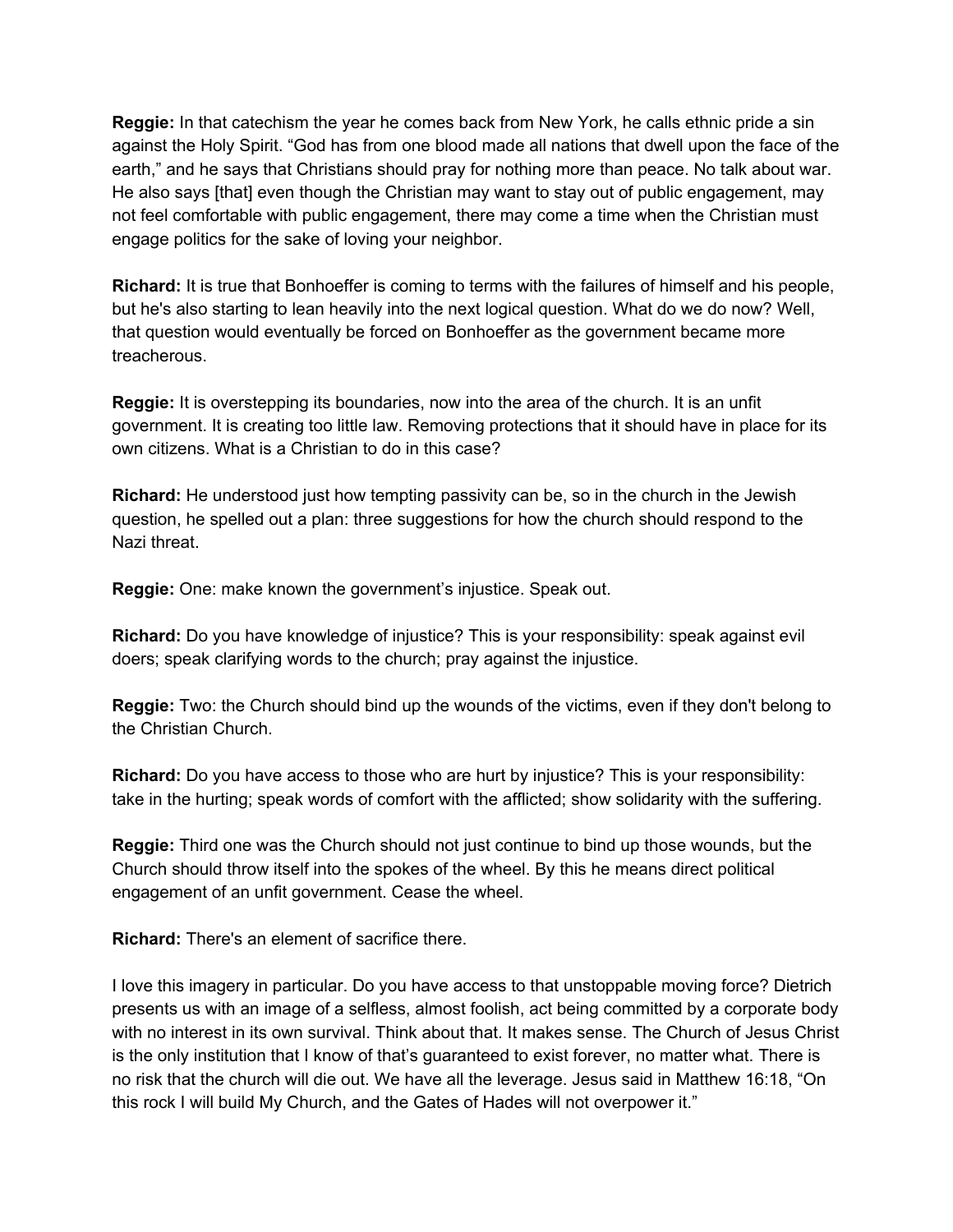Of course, individual death or pain are serious matters, but Jesus Christ showed us how central sacrifice is to the Christian life. Well, Bonhoeffer took that last one to heart, but he didn't take it lightly.

**Reggie:** Rather than to see it as an assassination attempt, it's best to recognize this as a coup, an attempt to replace the government. It's not just one person. Of course you have to get him [Hitler] out of the way, but they had a whole government in place to replace him with. He says this in *Ethics*, that anyone who acts responsible becomes guilty. What does that mean given his context? Well, let's think about this for a moment. You have knowledge that your government is actively murdering huge demographics of people. You know that. What do you do with that knowledge? Not to act is to act, and you are complicit. To act is to be guilty; in either direction you move is to become guilty. What does one do? What does the responsible person do?

**Richard:** In this case what Bonhoeffer ultimately did was participate in a government coup. It didn't work. He was arrested. Bonhoeffer failed.

**Reggie:** He spends quite a bit of time at Tegal Prison. It's only because he was in the military prison at Tegal that we have any correspondence from him. After the July 20 plot, 1944, failed, he's taken by the Gestapo. You don't have any correspondence from him after that.

**Richard:** If I'm Dietrich in that moment, I'm feeling regret at making the choice and shame at failing. I'm sitting in my jail cell thinking about the different paths I could have taken, how much more I could have done with my life. After all, I'm a man of influence. I have all this knowledge and wisdom to share. What's the point of wasting my life on this weird government coup? And then I think about the series of decisions that led me to this point.

**Reggie:** I would think of the defining moment of his life as Finkenwalde, the pastor's seminary. He develops that seminary, pouring himself into it, as a means of training people for service to Christ. And in the context of a Germany in which Christians had by and large gone with the devil, he's seeking a way of training Christians for ministry that would undo this dilemma that they're in, and point away after the crisis to what real Christianity looks like. He's helping Christians wanting to help the Church, not only to survive, but to diagnose and to undo these problems that they find themselves in. It's because of that effort that we have *The Cost of Discipleship* and *Life Together*, which are from that moment when he's seeking to make a way for Christians to understand what it means to live a faithful Christian life. It was written in the context of Nazi Christianity in Germany. [He's] training pastors for ministry when most Christians could not make sense of head nor tail. He's working to help them do that. And he pours himself into it.

**Richard:** And taking on some risk, too, I think.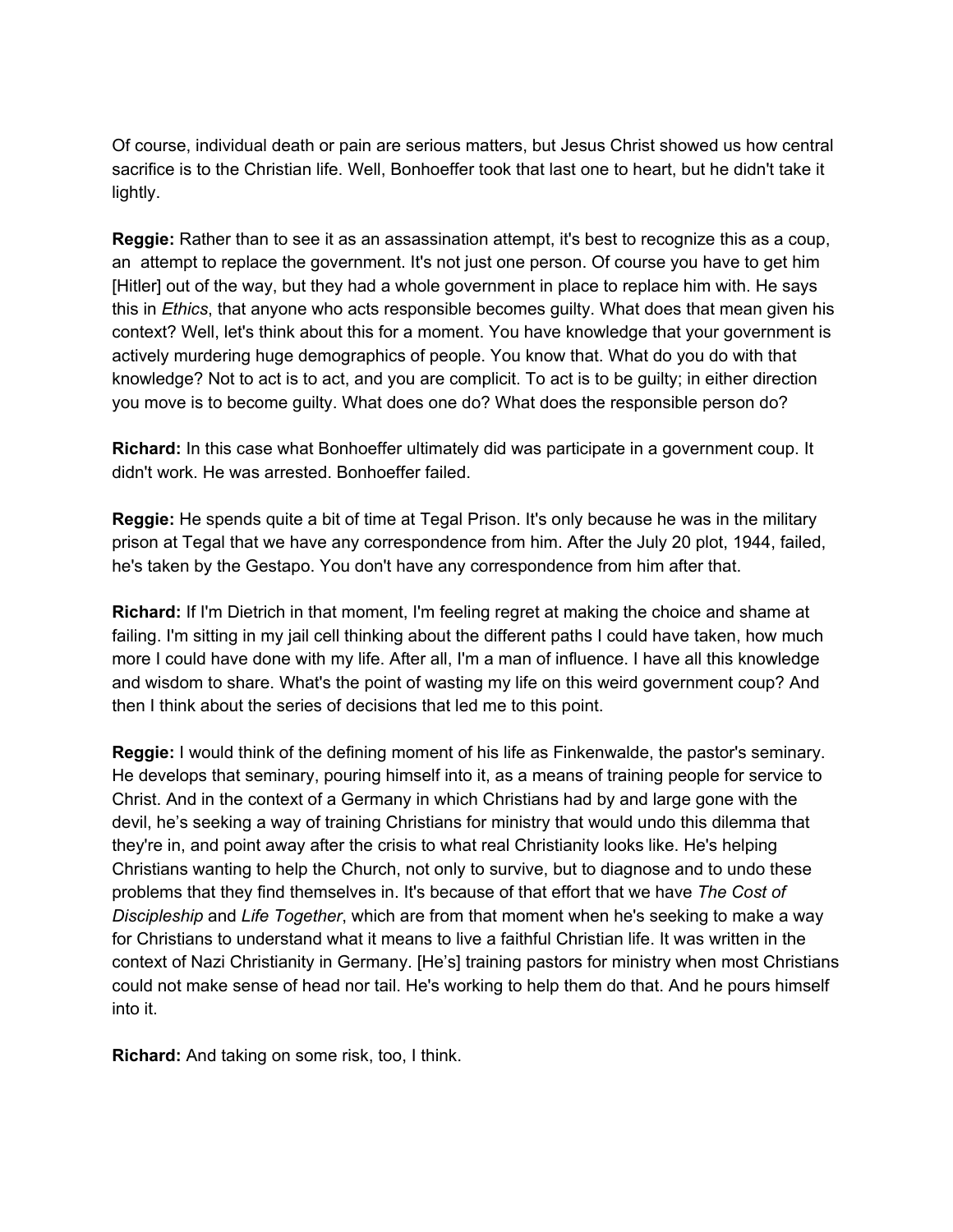**Reggie:** It became illegal. It became illegal and the Gestapo shut it down in 1937, but he continued to mentor them. That was the work of his life. He came back from New York, a second time, because of those students. So he goes over to New York for a short time in 1930. So he's there in 1930/31 for a full school year. He goes back in 1939 and I believe that he is there for about six weeks. Reinhold Niebuhr and Paul Lehmann secure a job for him at Union Seminary. He could stay. He could survive. He would have been safe.

**Richard:** It's like a no brainer on a personal level.

**Reggie:** Yeah, they got a nice seminary teaching position for him. He could teach there as long as he wanted, but he ultimately comes to the conclusion that if he's going to be a part of the theological and ecclesial Rebuild of Germany, he's got to be there during the struggle. He can't stay. He takes the last boat back in an act of bravery, going back. And some have said that he probably thought that he would be arrested because at the time he was pacifist and a pacifist was an enemy of the state [for] not willing to take up arms for your folk. He's pacifist. He probably thought he was going to be arrested when he landed there, when the boat landed in Germany. But he did that because, in large part, he was still mentoring those students from Finkenwalde, illegally still training, still working to be a part of the Rebuild of Church and Christianity after Naziism.

**Richard:** Dietrich had already made one choice between faithfulness and Naziism, but he'd have to make another one. His next choice was whether to flee or whether to act. He had to decide whether he would preserve his own safety or actively resist. I want us to note the relentless nature of these dilemmas of his. Does he stay in the US or does he go back home? Does he continue to teach at seminary at the risk of imprisonment or not? Does he participate in the coup or not? The questions kept coming, each one as unique and unprecedented as the next. Each decision was uniquely tailored to himself; each one an apparent test of Bonhoeffer's love for his neighbor.

I think we all face decision fatigue, to the point where we, a lot of times, try to offload our own decisions on to other people. We seek out self help books, our pastors, our friends, our spouses, and even historical figures like Bonhoeffer to tell us what to do.

**John Hendrix:** You get into a bit of presentism when you start trying to find or really pin him down in today's world, because there's just no way to do it. So the only way that you can honor him is try to read him and understand who he was in his time, in his place, and let his choices flow from his time only. But of course, we all want to do this, whether it's George Washington or John Brown, we try to bring them into the present to understand what they mean for us right now.

**Richard:** John Hendrix, an author and illustrator, just released *The Faithful Spy: an Illustrated Account of Dietrich Bonhoeffer and the Plot to Kill Hitler*. Hendrix was careful to ground the story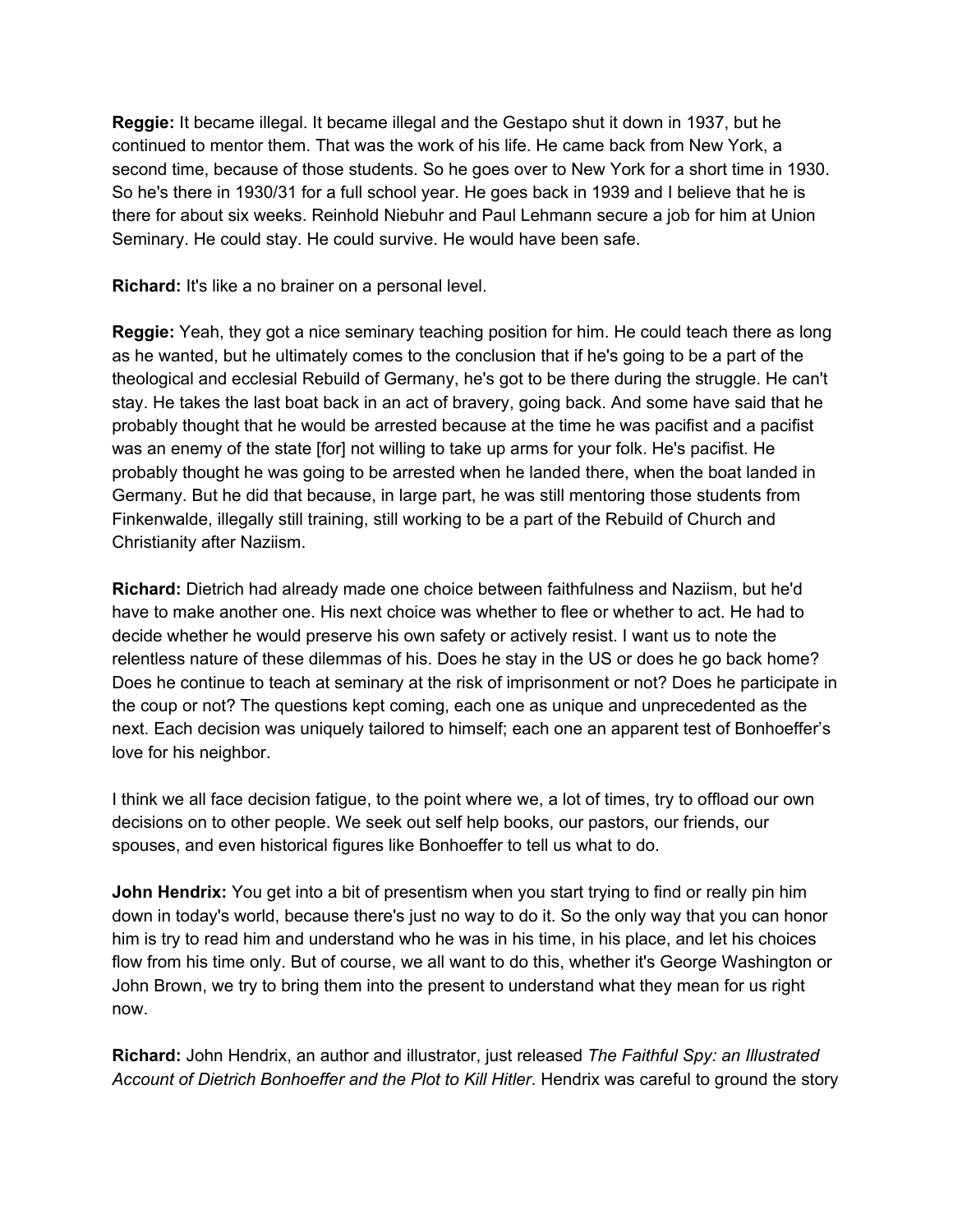in Nazi Germany. For Hendrix that fateful and ultimately failed act of Bonhoeffer's was not his defining legacy.

**John:** Bonhoeffer's real legacy, right now, is not the fighting of the Third Reich, even though of course there are some echoes. It's really his message to the Church. You know, he was so enraged that the German Church capitulated to Hitler's desires, his political desires which became ethical desires, which violated Christian ethics almost instantly. He was incensed that this was just accepted. And so I think the lesson today really is a word of warning to the American Church, or to any state church, that feels like some political party, whether conservative or liberal, represents the faith in some bigger way. [It] is always a danger, I think, to the Church.

**Richard:** There's just no getting around it. These principles do apply to us today. But what strikes me is how, in spite of being so self assured, Bonhoeffer rarely comes across as self righteous. So much political discourse has a tenor of outrage and self righteousness, but Bonhoeffer's fear and trembling approach strikes me as more than quaint.

**John:** God calls us, it seems, to obedience. Despite a lot of errors he made in his life, or choices that he realized were not made correctly [or] in the right spirit, he did finally obey. But that obedience did not lead to success. And I think that's the thing that, as Americans specifically, we want to tie our faith to succeeding, basically, or joy, or being like, "we make a good choice and therefore we're rewarded with happiness," and feeling like we're fulfilled. And basically Dietrich obeyed and lost. You know, he lost his life. He didn't win the war. The plot against Hitler failed. I mean, in his experience everything he did turned out wrong. That's a pretty tough lesson.

**Richard:** Bonhoeffer made a series of jaw droppingly brave decisions. He had every right to tout his own righteousness, yet he didn't. And I think the reason for that is he had a category for failure. Even if he convinced himself to do the right thing, he knew he could still fail at that thing.

I asked all of my guests for this episode if Dietrich had a favorite portion or part of the Bible, and they kept saying he liked the Psalms.

**John:** He said in *Life Together*, and I always think about this, he's like, "You are praying the Psalter, but it's not your Psalms, these are Jesus's Psalms because He prayed these, too; and if there's one that you don't feel like you can claim, like it's too bold or it's too strong, or it's too confident or maybe even it's too weak, you can rest in the fact that Jesus read these and you can claim them, like, in Jesus's voice.

**Richard:** Bonhoeffer was a theologian. His whole life was committed to figuring out how to understand and apply the whole book of Scripture; but in connecting the Psalms with Jesus, he connects the whole of what it means to be a Christian, to be trapped in the tension between the broken and the divine. The Psalms are filled with angst, worry, praise, fear, alarm, even anger.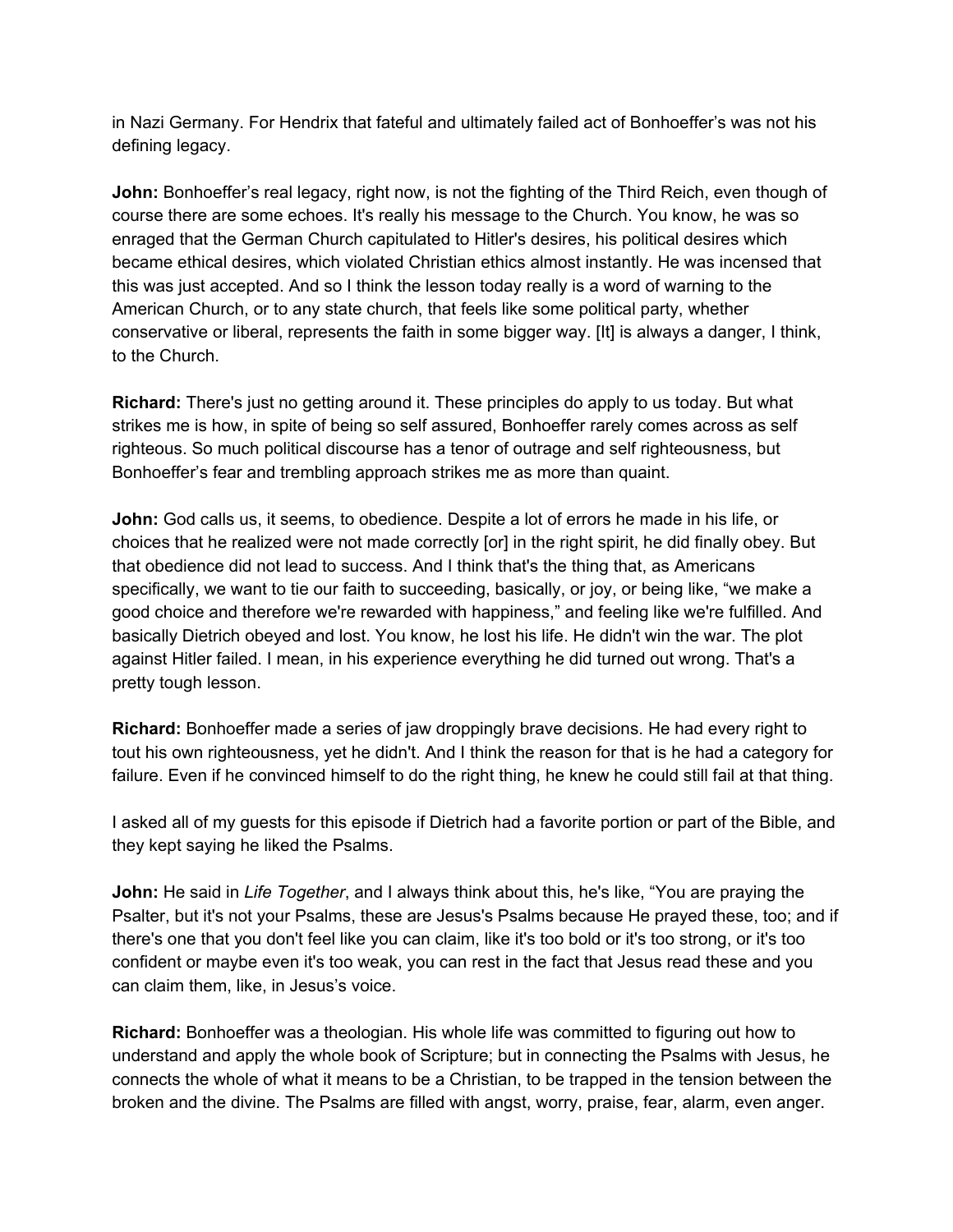Many of them are reactions to apparent failures and defeat. Jesus prayed them, and I can, too.

I probably should, since there's no question my life will continue to be characterized by a lot of failures with little successes in between. Maybe trying is its own form of success; its own victory. And honestly, this is what strikes me most about Bonhoeffer's story: just by making an attempt, I can leave behind a picture of someone who sought out the truth and attempted to live it out.

**Laura M. Fabrice:** Actually, the double-edgedness of Scripture shows up in some of his diary keeping at that point. It seems as though he's like a Jonah figure. He's, like, the only place he can find comfort is in Scripture. It's the only break where he gets to break from his anxiety, but it's also the place where he is driven back under the waters, like, I have to go back home. This is not where I'm supposed to be. The Scripture both torments and soothes him.

**Richard:** Laura M. Fabrycky is a volunteer guide of Bonhoeffer House and is currently writing a book about the experience for Fortress Press.

**Laura:** It's the house of Dietrich's parents, Dr. Carl and Paula Bonhoeffer. They built it as his father's retirement, and so Dietrich did not grow up there, but he was arrested in that house and it was really his Berlin residence during his adulthood. I think I came hoping that Dietrich was going to solve my problems, and that he would kind of show me what I needed to do or what we needed to do. As I learned about his narrative, learned to tell his story when I became a volunteer, I realized that he did not offer me any neat solutions. I went to Bonhoeffer looking to, like, climb onto him like a life raft and he, I felt like he kept shoving me off into the waters of my own life. Like, I was not going to find anything that was going to get solved in his narrative.

**Richard:** Bonhoeffer doesn't want us on his life raft, because he never had his own. He found meaning and purpose, not in some revered historical figure, but from the Words of Scripture and his intimate relationship with it. Sure, these were universal principles, they applied to everyone, but they hit Dietrich in highly personalized ways. Dietrich was earnest. He read the words of the Bible and took them to heart, and this set him on a path in life that would feel more and more lonely over time.

**Laura:** I think constitutionally, like, literally his, like, emotional wiring, he was a really gifted person. I think he was prone to the typical isolating features of being gifted. He could be proud, he could be arrogant, and those are very isolating kinds of, we describe them as private since but they're isolating sins. He decided to study theology at an early age in a family that, like, didn't necessarily think that was awesome and value that. His friend Eberhard would say that he studied theology because he was kind of an isolated figure, and then studying theology made him more isolated. And I think that that's probably true. I can attest to the fact [as] I've studied theology. I think people that study theology tend to have beefs with God [laughs], that they're trying to work out. Like, you're trying to get questions asked and answered and they're pretty existential ones. I think, obviously, as his life progressed and he realized, kind of, what he needed to do to be faithful to God. That was an isolating decision, certainly, because he knew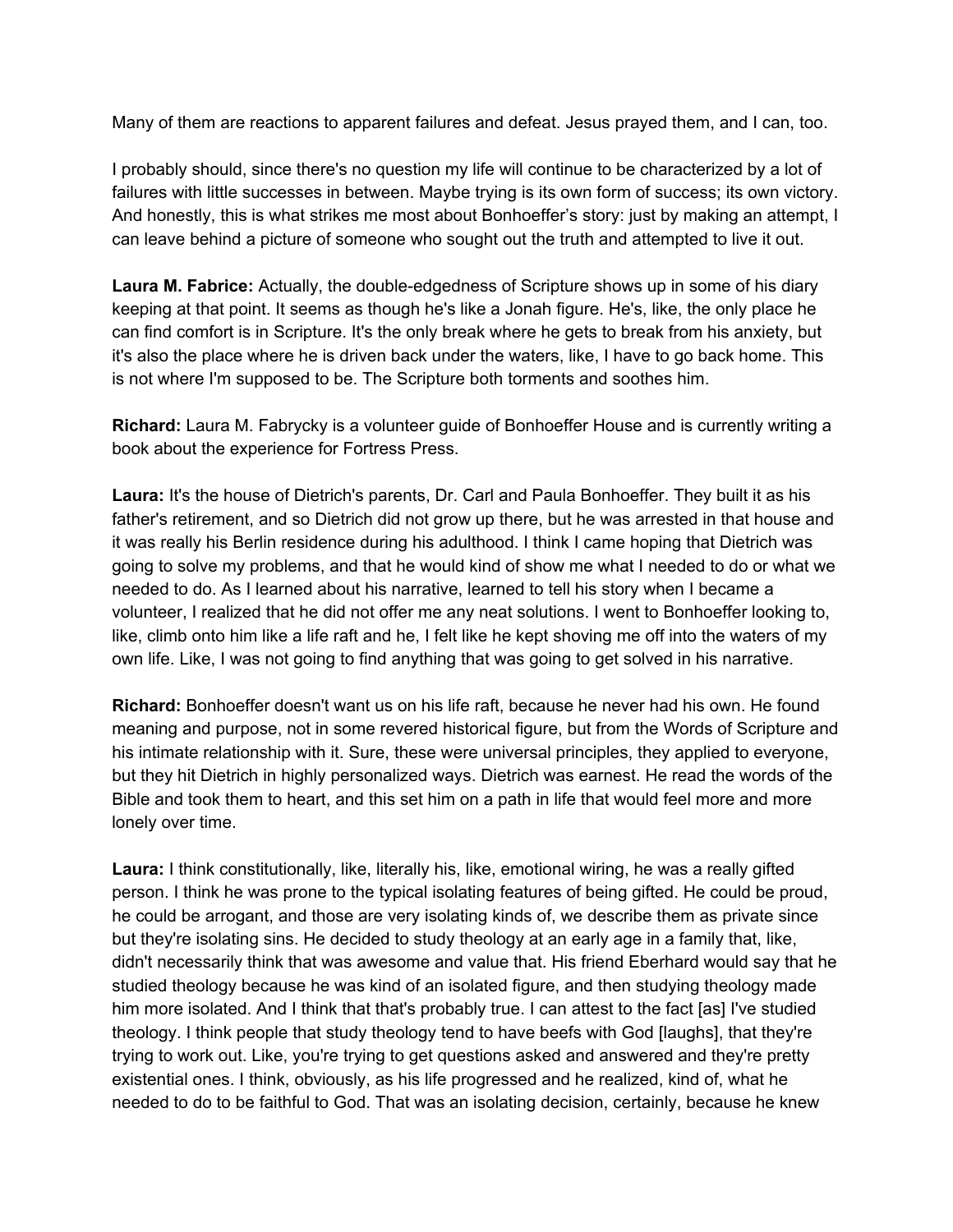that he was in some ways entering into sin by joining the conspiracy. And he had to take on a persona that definitely kind of cut him off from people that he had been in contact with when he was working openly in the confessing church. So his life grew ever more isolated, but at so many of the stages of his life he really had to let go of a lot of things that we would have considered just absolutely normative for a man of his stature and formation and intellect.

**Richard:** Dietrich was destined for greatness. That makes sense. It's what a lot of lonely people are destined to. I can think of a bunch of lonely people who did great things in their lifetimes. The catch, of course, is that Dietrich didn't exactly. The underground seminary he ran was eventually snuffed out for good. His would be masterwork on ethics was never finished, and the foiled plot against Hitler led only to the arrest and deaths of thousands of resistors, Bonhoeffer included.

**Laura:** His faithfulness, even in these, from a world's perspective, these failed efforts, these non starts; his faithfulness in those really still mattered, even if they weren't successful in the end.

He did not build a lasting institution. There is no Alumni Association. And even his martyrdom, in some ways, I think it's funny to call it a martyrdom because really it was a failed coup attempt that got him executed. It was a failure. Like, really, it was. But the failure mattered. It offers, at least in German history and certainly in the history of the world, it offers a different witness; but it's not a witness of heroism. It's a witness of failure. Faithfulness and failure.

**Richard:** What, in all of his studies and all of the verses of the Bible, could have instilled in him such a commitment to living a faithful life open to failure? For Dietrich, Jesus colored the whole.

**Laura:** That Jesus, in so many ways, was not successful; but He for sure was victorious. What we see in Dietrich is someone who has really understood what it means to imitate Jesus, and that means handing one's life over and embracing one's cross and dying to the self. The crucified one is the one whom God loves. And that's what the Christian life is, and if we aren't being taught that then we are not being taught the Christian life.

**Richard:** Failure doesn't have to feel ugly. In a way, it can be freeing, and maybe it was for Bonhoeffer.

**Laura:** Eventually, even though when he was finally quite isolated near the end, he really did enjoy a peace that's recorded, you know, in his final days, a peace that's recorded by some of his people that gave witness to what those days were like, that he felt accompanied by God. Like, he was at peace. And so, in some ways, as his life grew more and more isolated, his peace actually increased. Like, he didn't seem cut off even though he was in fact becoming more and more cut off.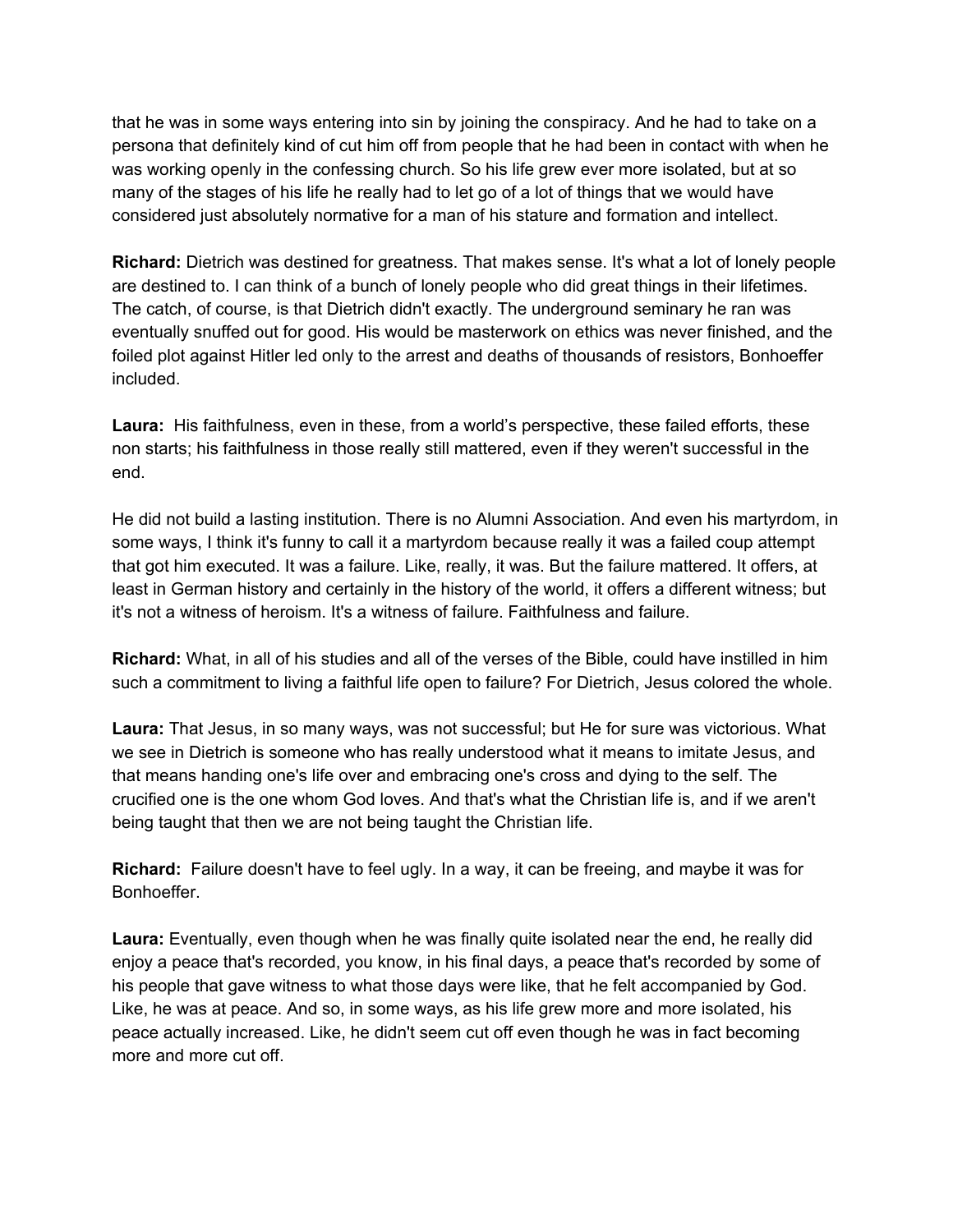**Richard:** It's easy to give lip service to the humanity of someone like Bonhoeffer, but it's another thing altogether to come in contact with the evidence of his humanity. That makes visiting the Bonhoeffer house a particularly striking experience.

**Laura:** Americans, like, different nationalities, are more affected than others when they walk into his room. And Americans are one of them. Like, they get really flain, like they're like, "Oh God, here we are!" You know, like in the space? And I'm totally like that every time I walk in. I'm like, "Oh, here it is again!" [laughs] But Germans, when they walk in, are much more matter of fact, like, "Okay, noted. There it is, alright. On we go." A visitor recently, who really it was like he had a moment there, like, he was like, "I've… when I go back to the US, I need to make some changes. Like I need to... I need to live differently. I need to take some different risks than I was expecting." And you could hear it in his voice, like, we didn't get what he was going to have to face. Like, he felt so moved by Dietrich's story and felt like God was telling him he needed to make changes. And, you know, we're safe here in Berlin, but when he goes back to America he's going to have to make some changes. And you could feel, in some ways, that kind of a small death that he was kind of staring at, going like, "I don't have to do this, I just feel like I should." And those moments tend to happen there rather than down in the conference room.

**Richard:** Hendrix was actually telling me about a moment he had like this, where he was visiting the Bonhoeffer study in preparation for his work on *The Faithful Spy.*

**John:** I'm in the spot where he was when he was writing this. It's hard to not be affected by it; to kind of think, you know, "I'm not sure what I would have done. I really don't think I would have been as courageous as he was*.*"

**Richard:** It's a pretty human impulse to want to compare yourself to Dietrich, just like it's a human impulse to compare our current modern context to Nazi Germany.

**Laura:** People who would say, like, "We should assassinate someone!" I think that so overlooks… First of all, one: how long and bad things had been. Not just, like, "Our guy's not in power," but there had been careful planning, meticulous chronicling of atrocities, increased senses of derangement. Germans were literally losing a war. People were being conscripted and sent off to their doom. I think a lot of people had gotten to that place. And at that point the whole Nazi experiment was just, [well] it wasn't an experiment it was just this like massive social failure [and] moral ruin; it was so aberrant, it flew in the face of so many norms, it needed to end. Like, it was eating itself alive. Like, it was eating Germany alive. So I don't think we're there yet.

**Richard:** I didn't get a chance to visit the house myself, but I found myself having a pretty similar experience after interviewing my guests for this episode. I'm honestly a little embarrassed to say this, but I felt my pulse quicken and then I started to have like this spiral of thoughts about Dietrich and I [laughs]. We're not the same. Not even a little bit. And neither are the contexts in which we live.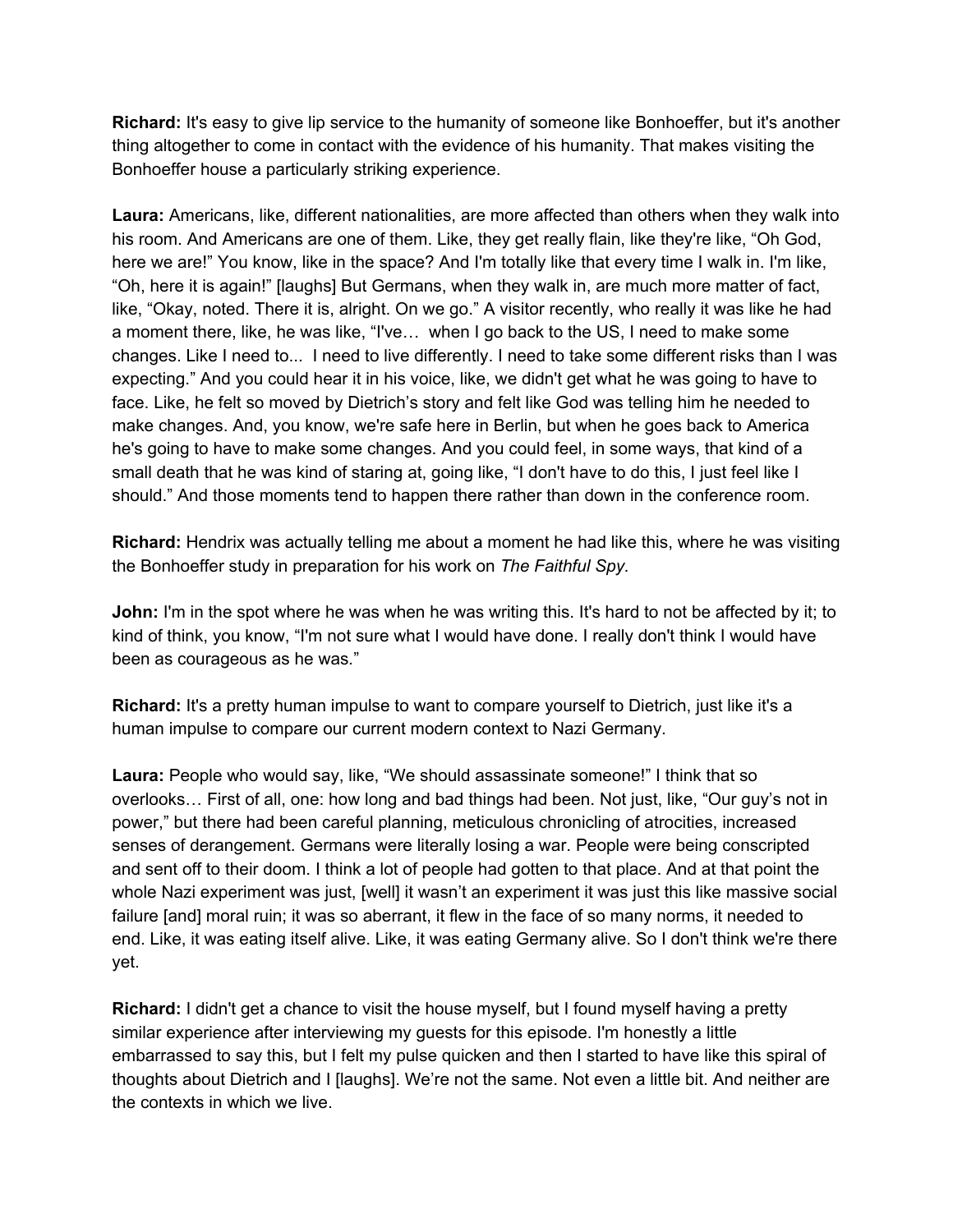But then again, aren't we kind of the same? Is that prideful to say, that I'm like Bonhoeffer? Am I too self assured? Or is it pride? Am I even worthy of feeling pride? I guess sometimes I risk failure, just like Bonhoeffer, but writing something or having a hard conversation with a friend or making a podcast isn't the same as attempting a coup.

There's worse things in life than making an episode of a podcast that everybody thinks is bad, and there are more humiliating failures than rejection. Bonhoeffer was killed. The worst that'll happen to me is critical feedback, or disapproving looks from people who don't like me all that much.

Even if I do succeed in my work: will it matter? Will people benefit from my existence, or will people just see the mistakes I make? Will God be pleased with me?

**Laura:** There's this, like, small cigarette burn on this, there's a sort of a velvet blotter that is on the desk, and there's a small cigarette burn on it. And I love pointing that out, in part, because it makes him so human. First of all, he was a smoker. That's rarely emphasized, certainly among American Evangelicals [laughs]. And apparently the room can be blue with smoke. That's how heavily he smoked. But that he burned the blotter and that's still there, that little burn mark is still there; it speaks to a humanness that I think the hero narrative denies him.

**Richard:** The cigarette burn feels like such a brilliant, small scale metaphor for the failure of what he tried to do [laughs]. This hole is there for the end of time, and it shows people that he tried something risky and then screwed up in the midst of it. And it just sits there for everyone to see [while] walking through his house. That's beautiful [laughs].

**Laura:** It is.

**Richard:** But I'm not Dietrich Bonhoeffer Neither are you. But I do know that the same Bible that haunted him haunts us, too.

This has been the final episode of Season One of *Living & Effective*. Thank you so much for listening. Thank you so much for all the feedback. This has been great, very rewarding, and I hope to see you again sometime soon. Stay tuned to the feed, don't unsubscribe. You might get some news soon about something in the future. Make sure to rate and review us on iTunes to help us spread the word.

*Living & Effective* is a collaboration between *Christianity Today* and *Christian Standard Bible*. It is written and produced by me, Richard Clark, an editor at *Christianity Today*, and Cray Allred. Executive Producers are Nick Rynerson and me, Richard Clark. Engineering by Johnathan Clausen. Music by Sweeps and The Always People. Special thanks to Trevin